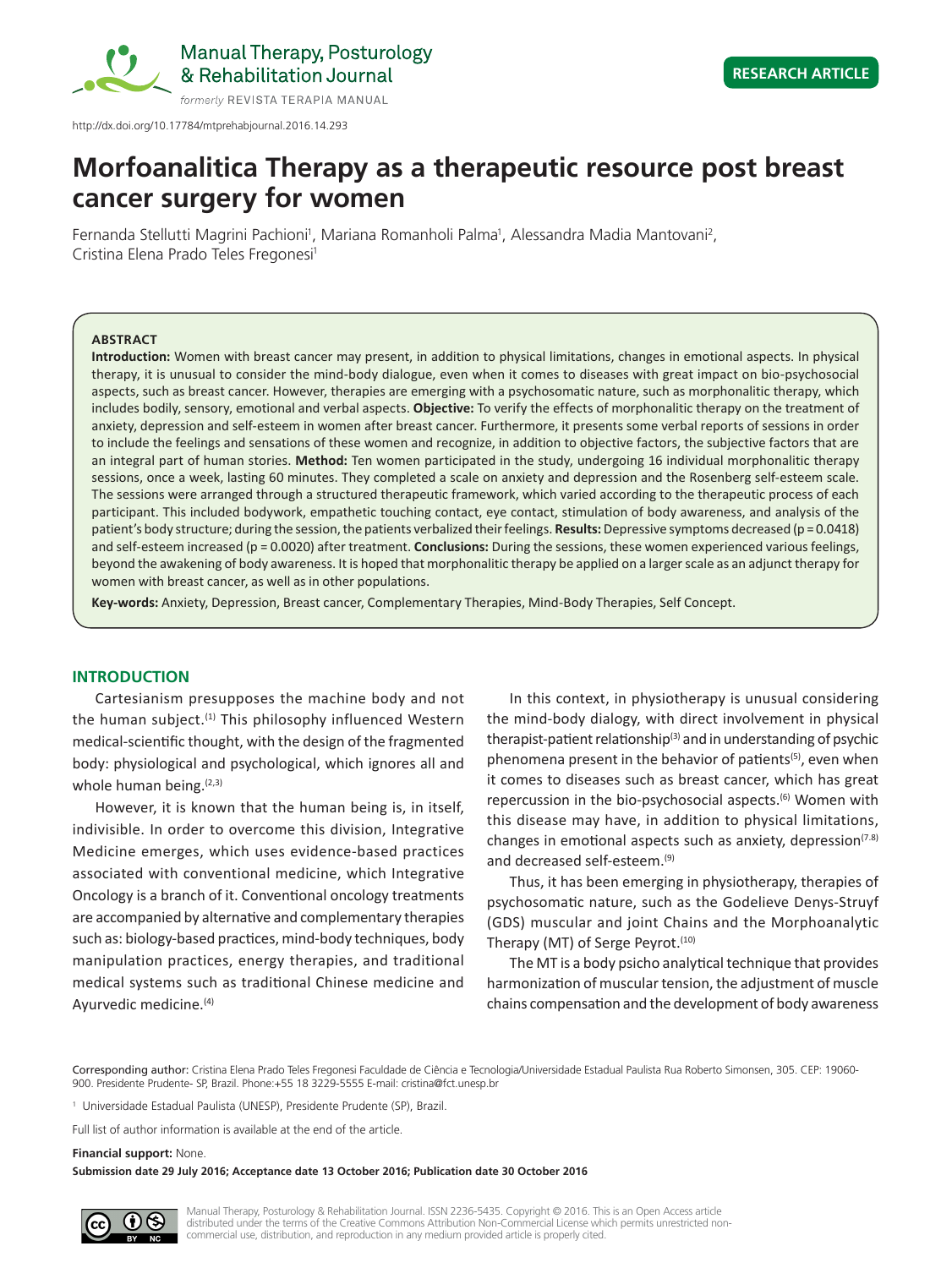

and sensory  $(11,12)$ , and those being integrated into the analytical verbal work, based on the psychoanalysis of Jean Sarkissoff , Freud, Winnicott and Melaine Klein.<sup>(13)</sup>

The present study aimed to verify the effect of MT in the treatment of emotional aspects such as anxiety, depression and self-esteem of women after breast cancer surgery. In addition, it exposes some verbal reports of the sessions with the TM contributions.

It is important to emphasize that the present study is not intended to discuss and reflect the effects and causes of cancer, but instead, to relate the sensations and feelings of these women and to recognize, besides the objective elements, the subjective as an integral part of human stories.

### **METHOD**

This is an experimental study approved by the Research Ethics Committee of FCT/UNESP (CAAE: 03195912.7.0000.5402). Approximately 40 women after breast cancer surgery were referred to the Gynecology and Obstetrics Section of the Center for Studies and Care in Physiotherapy and Rehabilitation (CEAFIR) of the Faculdade de Ciência e Tecnologia/Universidade Estadual Paulista (FCT/UNESP). Ten agreed to participate in this study and received clarifications on its objectives and procedures, signing the "Free and Informed Consent Term".

The inclusion criterias were: women submitted to surgical treatment of breast cancer, regardless of the type of surgery, from zero to 10 years postoperatively, with medical consent, without diagnosed metastasis, outside the stage of chemotherapy or radiotherapy treatments. No patient was excluded from the study.

All the participants went through a collection of personal data. They were invited to respond to the anxiety and depression scale - Hospital Anxiety and Depression Scale (HADS). This is composed of 14 multiple choice items: seven refer to the subscale of depression and the remaining to anxiety subscale. Each question can receive from zero to three points, so the overall score of each subscale can range from zero to 21. If the respondent obtains a value greater than or equal to nine points in each subscale it means that it presents possible anxiety and/or depression.<sup>(14)</sup>

They then responded to Rosenberg's self-esteem scale. (15-17) This is a unidimensional measurement which consists by 10 claims related to a set of feelings of self-esteem and self-acceptance, which evaluates the overall self-esteem. Half of the items are stated positively and the other half negatively, which total score ranges from 10 to 40. Obtaining a high score reflects high self-esteem. (15,16)

Participants were submitted to 16 individual MT sessions, once a week, during 60 minutes.<sup>(18)</sup> All meetings were held only by the researcher, with full training in MT.

The MT sessions, designed by Serge Peyrot, were organized through a structured therapeutic framework, and may vary according to the therapeutic process of each participant. These

sessions it is include in the body works the empathic touches of contact, eye contact, the stimulation of body awareness and the analysis of the patient's body structures, while the patient verbalizes what he feels.<sup>(18)</sup> The proposal of the body work was chosen on the basis of physical and/or mental patient complaints at the time of the session.<sup>(18)</sup> Global stretching of muscle compensation chains were performed, associated with diaphragmatic breathing, superficial and connective tissue massage, body experiences and sensory awareness, concurrently with the analytical verbal work.(11,18)

The sessions were started with the patient standing, followed by dorsal decubitus, and was terminated again standing. In each phase of the session, the patient was invited to perceive the new body references, while the therapist performed the analysis of the psychic aspects reported by the patient.<sup>(18)</sup>

The verbal reports of the patients during the cares, when directly related to the proposed variables, were transcribed, as they more clearly demonstrated their relationship with feelings of anger, fear and rejection - the word allows us to classify, understand and express a feeling. The patients were identified by numbers in order to guarantee the secrecy of their identity.

### **Statistical analysis**

In the scales used, the sample distribution was tested for normality by the Kolmogorov-Smirnov test. For intra-group comparison (before and after treatment), Student's T-test was performed when the data were parametric and the Wilcoxon test was performed when the data were non-parametric. The analyzes were performed using GraphPad Prism 5.0 software and the level of significance adopted was 5%.

## **RESULTS**

The sample consisted of 10 women, mean age of 53.2  $\pm$  7.72 years and mean time of surgery of 5.7  $\pm$  2.94 years. Of these, 5 performed radical mastectomy (2 right and 3 left) and 5 quadrantectomy (3 right and 2 left). Only two women did not undergo chemo and radiotherapy. As for marital status, 80% of them are married and 20% are divorced.

Table 1 shows the mean values obtained on the anxiety and depression scale (HADS) after MT intervention.

The values obtained in the Rosenberg self-esteem scale are described in Table 2.

**Table 1.** Mean and standard deviation and p-value of the anxiety and depression score (HADS) of women post-breast cancer surgery, before and after 16 sessions of Morphoanalytic Therapy. n = 10.

|                          | <b>Before</b> | After       | p-valor   |
|--------------------------|---------------|-------------|-----------|
| <b>HADS</b> - anxiety    | $8.1 + 3.2$   | $7.4 + 3.9$ | 0.3185    |
| <b>HADS</b> - depression | $7.5 \pm 3.3$ | $6.1 + 4.1$ | $0.0418*$ |

Note: \*p<0,05 (significant difference).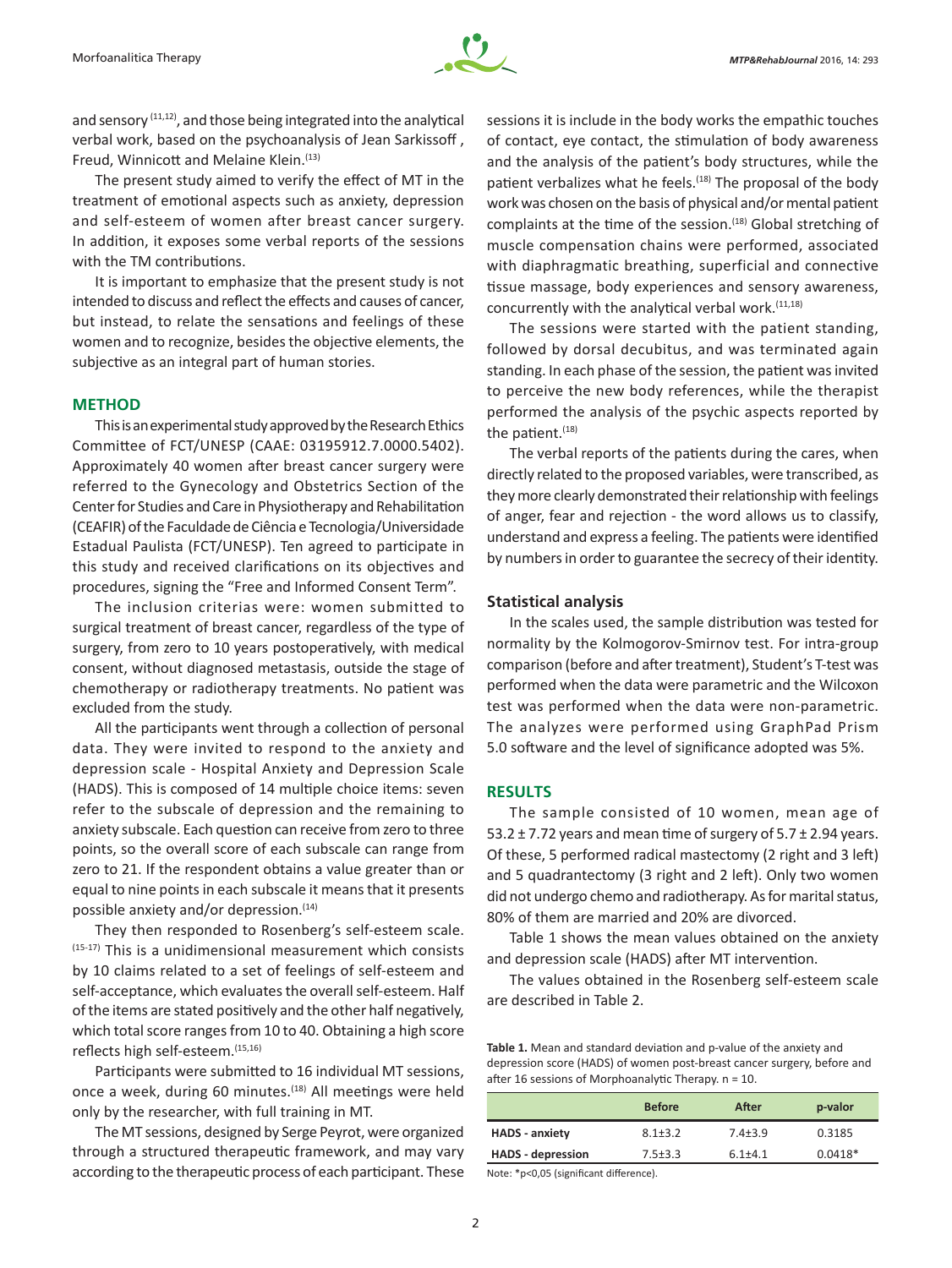

**Table 2.** Mean and standard deviation and p-value of the Rosenberg selfesteem scale scores of post-breast cancer surgery women, before and after 16 sessions of Morphoanalytic Therapy. n = 10

|             | <b>Before</b> | After         | p-valor   |
|-------------|---------------|---------------|-----------|
| Slef esteem | $31.1 + 4.48$ | $32.9 + 5.53$ | $0.0020*$ |
|             |               |               |           |

Note: \*p<0,05 (significant difference).

#### **DISCUSSION**

There was a significant reduction in depression score after MT intervention. It is noteworthy that, normally, depression is underestimated and poorly treated in post-breast cancer women.<sup>(19)</sup> Moreover, it is believed that risk factors for developing depression within five years after diagnosis would be more related to the story of the patient than with the disease or treatment.<sup>(19)</sup> In this context, the fact that MT provide individualized treatment, with integrated operations of body and verbal analytical aspects, may have favored this improvement, to allow the free expression of both factors related to disease and its treatment, as the content of its personal story.

About one-third of women post-breast cancer have symptoms of anxiety and depression. $(20)$  The impact and consequences of cancer may cause feelings of distress(20) and lead to significant psychological distress, raising psychiatric morbidity rates.(21)

Although not statistically significant, the individual anxiety scores decreased after the MT intervention. The non-significance may be related to the anxiety generated in the period next to the finalizations of the sessions. This may be exemplified with the report of the patient four in its last session, after postural work: "I remembered that I was too poor in childhood and I starved". The Therapist/Researcher (T/R) interprets that, symbolically, she may be afraid of being hungry without the sessions, but that this is a food that will stay inside her. She agrees and cries.

Most studies addressing the presence of anxiety in postbreast cancer women do not present interventions with complementary therapies.(22,23) However, one study found a decrease in anxiety levels after interventions with Hatha‑Yoga. (24)

Regarding self-esteem, although it was not low in the initial evaluations, a significant increase was observed after MT intervention and it may be related to the patient feeling valued with the care received. In agreement with the present study, a significant improvement of self-esteem was verified in women with breast cancer after an intervention with yoga. $(25)$ 

Overall, the results with MT sessions in women post-breast cancer surgery were satisfactory, as the depressive state decreased and their self-esteem increased. However, there is more qualitative information that may reflect the effects of MT on the lives of these women. In the course of the sessions, with the evolution of body work and the increase in synchronicity of the pair therapist-patient, these women could experience the expression of feelings such as anger, fear and rejection, as well as the awakening of their body consciousness.

Paim and Kruel<sup>(5)</sup> said that the patient, when looking for physical therapy for relief of physical pain, also seeks the physiotherapist someone who listen to it. The professional, understanding the importance of the patient's speech as something relevant to the healing process, starts to listen to this discourse not as an obstacle to the application of the technique, but as a facilitator of the therapist-patient relationship, thus generating an effective intervention.

The expression of feelings such as anger, may be exemplified with the patient one, who recalled a family event occurred, in which felt very wronged by his mother. In the course of the session, after performing postural work, focusing on body alignment, she says: "I feel very strange and crooked. I've always learned that I can not feel anger, it's very difficult for me to have an aggressive stance in situations". In the next session she arrives totally without a voice, saying that she felt deaf to an ear all week and associated with the last session and with the fact that she never to express her anger.

Feelings are difficult to evaluate, but there is evidence that, in patients with breast cancer, certain personality traits are frequent, such as the tendency to suppress emotions, especially anger, and the form of stress response, with repressive style.<sup>(26)</sup>

Silva $(27)$  showed that women who had breast cancer expressed intense fear of rejection by his companions, children, other family members and friends, also reported that when they had that feeling it was like an annihilation. For Cesnik et al.,<sup>(28)</sup> affective-sexual disorders in postbreast cancer women should not be disregarded by health professionals.

Most of the women in this study reported fearful rejection in their sessions because they felt shaken when they saw themselves without a breast. They believed that they could be abandoned by their companions because they felt less attractive and unable to satisfy them. The patient one was specifically abandoned by her husband when she was diagnosed with breast cancer and resumed marriage when she was healed. The patient two reports that never went braless near the husband, including the sex and feels that he is ashamed to go out with her socially.

The patient eight divorced after diagnosis of breast cancer before surgery. After postural work, remember the time that her ex-husband tells that even "without breast", he could get back to her and says: "I felt a lot of hate! I am a human being and not a breast! After that I was never able to relate sexually to another man. I did not know that I still had so much anger inside me that I felt so rejected".

The feeling of rejection may also be prior to breast cancer surgery. This can be exemplified in the session patient ten who after massage on your feet, says: *"I am in pain in the right arm and feeling a tingling in the mouth and I feel uncomfortable,*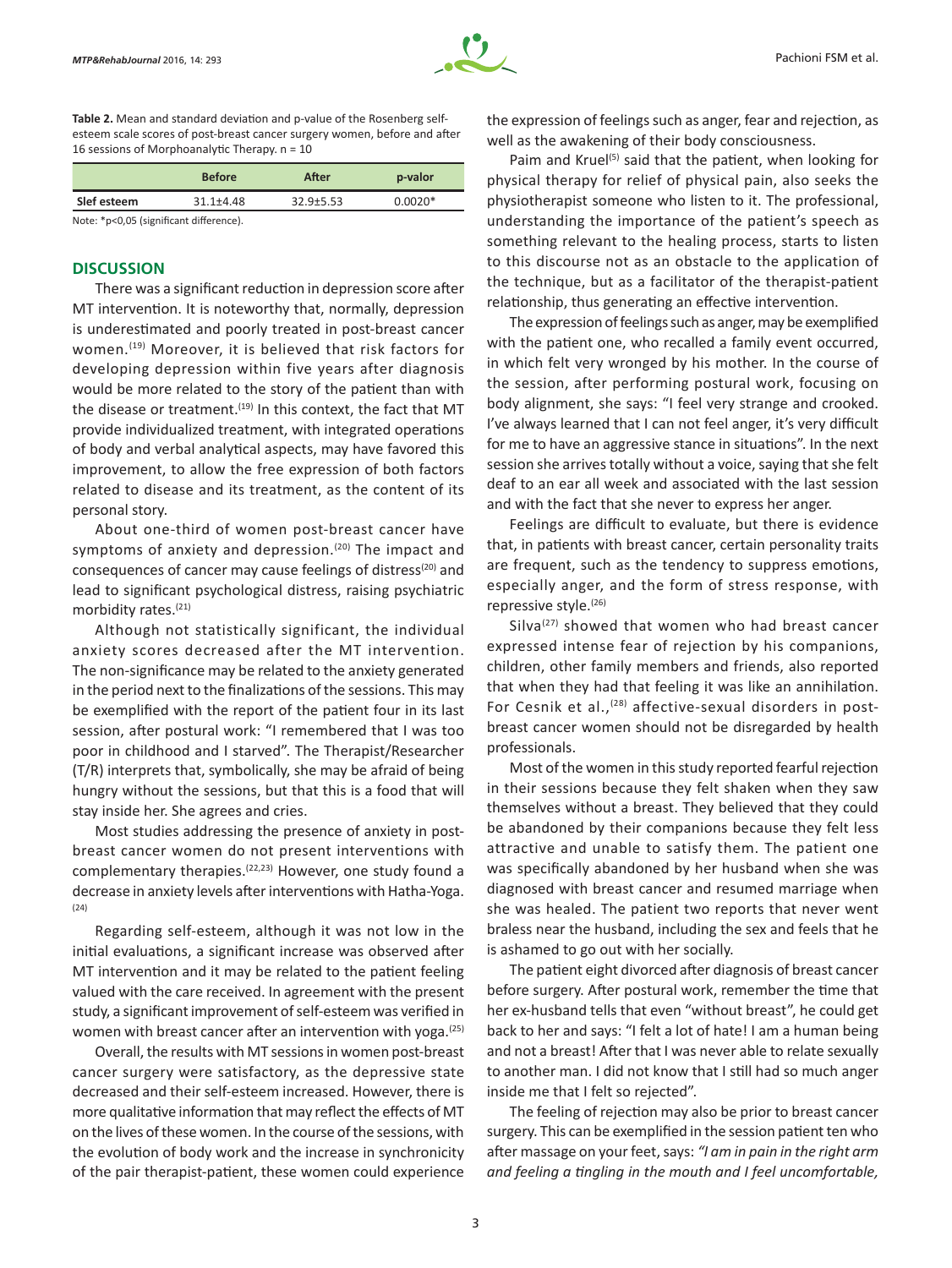

*because the foot is dirty."* The T/R, from the knowledge of the story of the patient's life, interprets and responds: *"It is very difficult to give the care and touches when you never received from his mother."* She gets emotional and cries and says: *"Mymother never touched my feet. I just wanted her care, but she always rejected me"*.

In the initial sessions, it was verified difficulty in the corporal consciousness and the expression of feelings in all the participants. The experiences with MT sessions provided the awakening of body awareness. Agreeing with Mendonca<sup>(29)</sup> to describe that when the therapist asks active participation of the patient, in the sense of presence and body awareness, notes often estrangement between the individual and his body, as if there were no relationship between the symptom of pain and its way of organizing itself under the action of gravity and of moving.

Therefore, patients undergoing bodily awareness work are encouraged to seek learning to express emotions and increase self-awareness by mobilizing their own resources to help themselves. Thus, they can recover contact with sensory and motor dimensions of their own body, restore balance and understand the body-mind unity.<sup>(30)</sup> In this study, women were able to start a process to be more in touch with the feeling, realizing, not intellectual or rational way, what happens in and out of itself. The patient six in one of the sessions realizes that is feeling more its body and, even divorced for 20 years, until now occupied only one half of the bed and now it can occupy the entire space.

It was also observed the manifestation of the consciousness of repressed feelings. The patient six comes reporting a lot of pain in the neck after postural work, starts crying and says, *"I remembered in our last session that my daughter was sexually abused by a neighbor when she was four. I took her to the doctor and the abuse was confirmed. I erased it from my memory."* She cries intensely and continues: *"I feel too guilty for did not defended her, I wanted to curse, beat and send the man to prison."* The patient leaves without pain in the neck and says that she took the biggest weight from her shoulders. At the end of the session she says: *"I'm fine. Why did I suppress so much?"*.

It is interesting to emphasize that, from the beginning, there was adherence to the treatment, without dropouts, by all the participants, with manifestation of receptivity. They verbally demonstrated satisfaction by having a space where somebody cared for their physical and emotional pains at the same time. One limitation of the study was that, when they realized that the sessions would be finished, several of them reported worsening, besides the difficulty in saying goodbye to T/R. It should be noted that, after the end of the research, they were referred to a specific therapeutic group for women after breast cancer surgery, conducted by the same T/R.

## **CONCLUSION**

Post-breast cancer women in this study achieved improvement in emotional aspects, depression, and selfesteem with MT interventions. Thus, it is expected that such a therapeutic resource will be applied on a larger scale to post-breast cancer women as well as in other populations.

#### **AUTHOR'S CONTRIBUTION**

FSMP: implementation of methodological research, search of articles and preparation of the manuscript. MRP: article search and manuscript preparation. AMM: statistical analysis and manuscript preparation. CEPTF: study design, orientation and manuscript preparation.

#### **CONFLICTS OF INTEREST**

The author(s) declare that they have no competing interests.

#### **AUTHOR DETAILS**

<sup>2</sup> Universidade Estadual Paulista (UNESP), Rio Claro (SP), Brazil.

## **REFERENCES**

- 1. Gouveia EC, Avila LA. Aspectos emocionais associados a disfunções gastroenterológicas. Psicol Estud. 2010;159(2):265-73. http://www.scielo. br/scielo.php?script=sci\_arttext&pid=S1413-73722010000200005
- 2. Carvalho MM. Psico-oncologia: história, características e desafios. Psicol. USP. 2002;13(1):151-66. http://www.scielo.br/scielo.php?script=sci\_artt ext&pid=S0103-65642002000100008
- 3. Canto CREM, Simão LM. Relação Fisioterapeuta-Paciente e a Integração Corpo-mente: um Estudo de Caso. Psicol: Cienc Prof. 2009;29(2):306-17. http://www.scielo.br/scielo.php?pid=S1414-98932009000200008&script=sci\_arttext
- 4. Siegel P, Barros NF. O que é a oncologia integrativa?. Cad Saúde Colet. 2013;21(3):348-54. http://www.scielo.br/pdf/cadsc/v21n3/v21n3a18. pdf
- 5. Paim FF, Kruel CS. Interlocução entre Psicanálise e Fisioterapia: Conceito de Corpo, Imagem Corporal e Esquema Corporal. Psicol: Cienc Prof. 2012;32(1):158-73. http://www.scielo.br/scielo.php?script=sci\_arttext &pid=S1414-98932012000100012
- 6. Moura FMJSP, Silva MG, Oliveira SC, Moura LJSP. Os sentimentos das mulheres pós-mastectomizadas. Esc Anna Nery (impr.) 2010;14(3):477-84. http://www.scielo.br/scielo.php?script=sci\_arttext&pid =S1414-81452010000300007
- 7. Maass SW, Roorda C, Berendsen AJ, Verhaak PF, de Bock GH. The prevalence of long-term symptoms of depression and anxiety after breast cancer treatment: A systematic review. Maturitas. 2015 Apr 30. pii: S0378-5122(15)00650-7. http://www.ncbi.nlm.nih.gov/pubmed/25998574
- 8. Ho SS, So WK, Leung DY, Lai ET, Chan CW. Anxiety, depression and quality of life in Chinese women with breast cancer during and after treatment: a comparative evaluation. Eur J Oncol Nurs. 2013 Dec;17(6):877-82. http:// www.ncbi.nlm.nih.gov/pubmed/23727448
- 9. Santos DB, Vieira EM. Imagem corporal de mulheres com câncer de mama: uma revisão sistemática da literatura. Ciênc Saúde Colet. 2011;16(5):2511-22. http://www.scielo.br/scielo.php?pid=S141381232011000500021&sc ript=sci\_arttext
- 10. Coelho L. O método Mezieres ou a revolução na ginástica ortopédica: o manifesto anti-desportivo ou a nova metodologia de treino. Motri. 2008;4(2):22-40. http://www.scielo.mec.pt/scielo.php?pid=S1646107X 2008000200004&script=sci\_arttext
- 11. Diefenbach N. O "Eu corporal" em Terapia Morfoanalítica. Fisioter Mov. 2003;16(2):73-82.